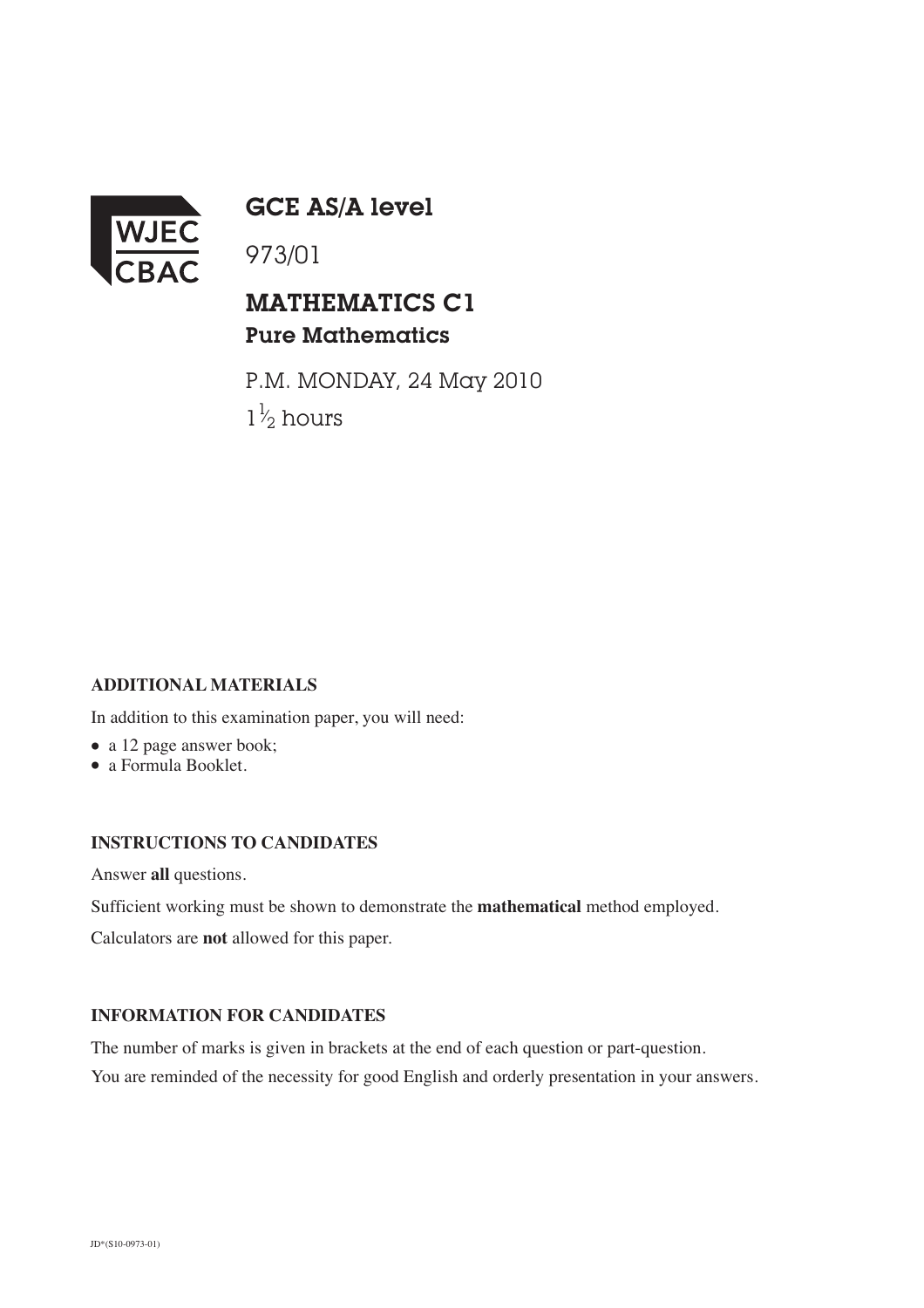- **1.** The points *A*, *B*, *C*, *D* have coordinates  $(-6, 4)$ ,  $(9, -1)$ ,  $(3, 16)$ ,  $(-7, 11)$  respectively.
	- *(a)* (i) Find the gradient of *AC*.
		- (ii) Show that the equation of *AC* is

$$
4x - 3y + 36 = 0.
$$

- (iii) Show that *BD* is perpendicular to *AC.*
- (iv) Find the equation of *BD.* [9]
- *(b)* The lines *AC* and *BD* intersect at the point *E*.
	- (i) Show that  $E$  has coordinates  $(-3, 8)$ .
	- (ii) Calculate the length of *BE.* [4]
- **2.** Simplify

(a) 
$$
\frac{5\sqrt{7}-\sqrt{3}}{\sqrt{7}-\sqrt{3}}
$$
, [4]

(b) 
$$
\left(\sqrt{15} \times \sqrt{20}\right) - \sqrt{75} - \frac{\sqrt{60}}{\sqrt{5}}
$$
.

- **3.** The curve *C* has equation  $y = x^2 8x + 10$ .
	- (a) The point *P* has coordinates  $(3, -5)$  and lies on *C*. Find the equation of the **normal** to *C* at  $P$ .  $[5]$
	- *(b)* The point *Q* lies on *C* and is such that the **tangent** to *C* at *Q* has equation

 $y = 4x + c$ ,

where *c* is a constant. Find the coordinates of *Q* and the value of *c*.  $[4]$ 

- **4.** (a) Write down the expansion of  $(1 + x)^6$  in ascending powers of x up to and including the term in  $x^3$ . .  $[2]$ 
	- *(b)* By substituting an appropriate value for *x* in your expansion in *(a)*, find an approximate value for 0.99<sup>6</sup>. Show all your working and give your answer correct to four decimal places. [3]
- **5.** *(a)* Express  $2x^2 + 12x 7$  in the form  $a(x + b)^2 + c$ , where the values of the constants *a*, *b* and *c* are to be found. [3]
	- *(b)* **Use your answer to part** *(a)* to find the least value of  $6x^2 + 36x 17$ . [2]